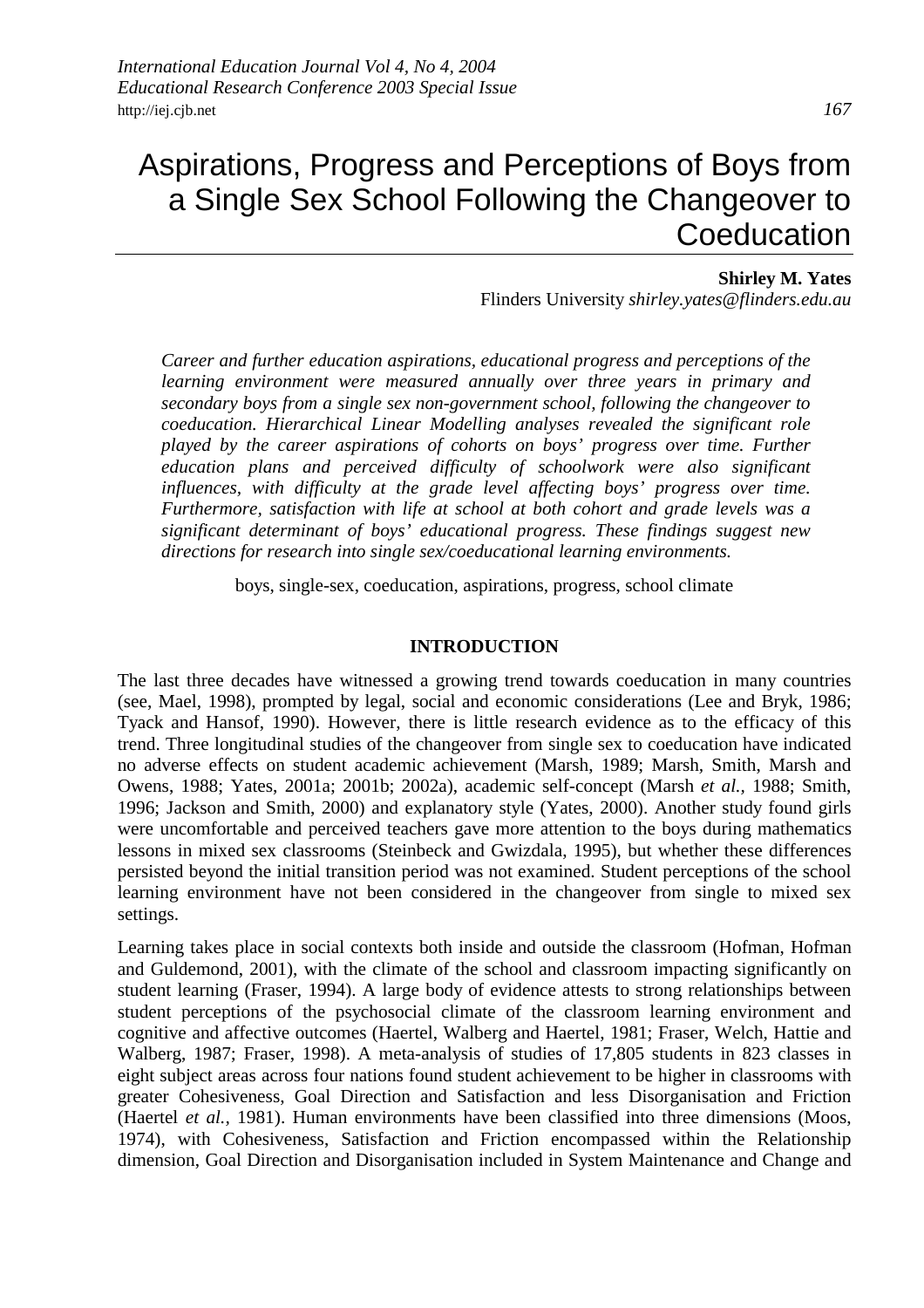the third dimension of Personal Development embracing Competitiveness and Difficulty. All three dimensions have been studied in many different environments (Fraser, 1998), but have not been measured at the school level following the conversion from single to mixed sex education.

Proponents of single sex education and coeducation claim various benefits for the social, emotional and educational development of students (Caspi, 1995; Mael, 1998; Woodward, Fergusson, and Horwood, 1999), but research evidence as to the efficacy of each school type is inconsistent and inconclusive (Office of Educational Research and Improvement, [OERI], 1993; American Association of University Women, [AAUW], 1998). Separate and mixed sex schools have been compared and evaluated in relation to academic achievement and attitudes, curriculum access, selection of non-stereotypical subjects, classroom discipline, social interaction, student self esteem, self concept and post school success (Mael, 1998; Jackson and Smith, 2000). Some studies support single sex education for boys (McGough, 1991; Reisman, 1991; Hawley, 1993; Watts, 1994), some single sex education for girls (Lee and Byrk, 1986; Bauch, 1989; Cairns, 1990; Lawrie and Brown, 1992; Moore, Piper and Scheafer, 1993; Petruzella, 1995; Streitmatter, 1999; Speilhofer, O'Donnell, Benton, Schagen and Schagen, 2002) some single sex education for both sexes (Finn, 1980; Lee and Bryk, 1986; Jimenez and Lockheed, 1989; Young and Fraser, 1990; Rowe, 2000; Spielhofer *et al.,* 2002), while yet others find no advantages in single sex schooling for either boys or girls, particularly once other variables have been taken into account (Willis and Kenway, 1986; Rowe, 1988; Marsh, 1989; Lee and Marks, 1990; Riordan, 1993; Brutsaert and Bracke, 1994; Marsh and Rowe, 1996; Harker and Nash, 1997; LePore, and Warren, 1997; Harker, 2000). Large scale studies of secondary schools in Ireland (Cairns, 1990) Australia (Foon, 1988) and the United States (Lee and Byrk, 1986) found adolescent achievement to be higher in single sex schools, but these academic advantages were tied to higher career and educational aspirations (Trice, Naudu, Lowe and Jaffee, 1996). Furthermore, students from single sex schools were more likely to undertake postgraduate programmes at the University level (Lee and Marks, 1990), although this latter effect disappeared once controls were applied for attendance (Haag, 2000).

The majority of single sex/coeducational studies have focussed on students at the secondary level (Mael, 1998; Pollard, 1999), with "the overwhelming preponderance of research … focussed on females and female concerns" (Mael, 1998, p.117). There is dearth of systematic long-term studies of single and coeducational learning environments (AAUW, 1998; Pollard, 1999), particularly in relation to academic achievement (OERI, 1993), psychosocial development (OERI, 1993) and the socio-emotional effects of school type (Mael, 1998). Such studies need to take individual, group and school level differences into account (Mael, 1998; Rowe and Rowe, 2002) using statistical procedures such as Hierarchical Linear Modelling (HLM; Bryk and Raudenbush, 1988; 1992) in which the effects of change can be assessed as a function of multiple levels. HLM is also eminently suited to longitudinal designs (Von Eye, 2001). It has been suggested that within-type differences such as the characteristics of the student body, teachers and school may be more important than between type differences (Bone, 1983; Kenway and Willis, 1986; Richardson, 1999; Rowe, 1999).

The present study took place in a single campus non-government school with a long tradition of 'boys only' primary and secondary education. The changeover to coeducation was phased in over a two-year period, with girls enrolled in Grades 7 to 12 in the first year (Time 1) (T1) and Grades 3 to 6 in the second year (Time 2) (T2). Career aspirations, further education plans, educational progress and perceptions of the school-learning environment were measured annually in boys during the two-year conversion period as well as the following year (Time 3) (T3). The study focused on boys present in the school in the first year of the introduction of co-education and examined cohort and grade level effects over the three years T1, T2, T3.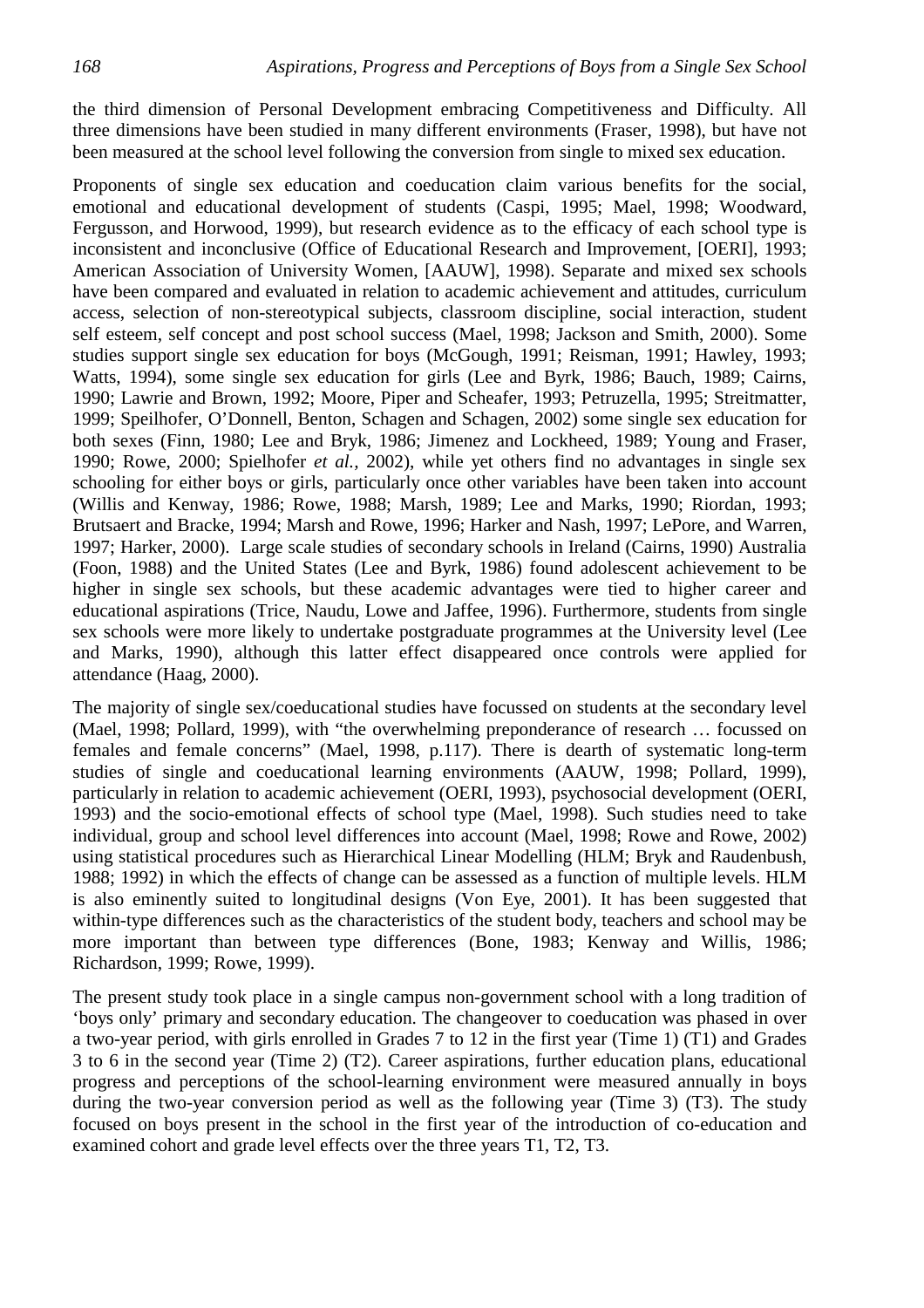### **AIMS**

The aims of this study were twofold:

- 1. to measure aspirations, educational progress and perceptions of school climate in boys from a single sex school following the changeover to coeducation; and
- 2. to examine cohort and grade level differences in the boys' aspirations, educational progress and perceptions of school climate over time.

### **METHOD**

# **Participants**

Boys in Grades 3-11 attending the school when coeducation was first introduced participated at T1. The same boys were followed up in Grades 4-12 at T2 and Grades 5-12 at T3. The numbers participating at T1, T2 and T3 are presented in Table 1.

| Tword If compact of $\omega_{ij}$ $\omega_{ij}$ grade for the fame $\Delta$ same $\Delta$ and $\Delta$ must be |      |                 |      |      |     |      |      |      |            |      |              |
|----------------------------------------------------------------------------------------------------------------|------|-----------------|------|------|-----|------|------|------|------------|------|--------------|
|                                                                                                                | Gr 3 | Gr <sub>4</sub> | Gr 5 | Gr 6 | Gr7 | Gr 8 | Gr 9 | G 10 | <b>G11</b> | G 12 | <b>Total</b> |
|                                                                                                                | 25   | 31              | 34   | 40   | 40  | 49   | 71   | 75   |            |      | 441          |
| T <sub>2</sub>                                                                                                 |      | 23              | 27   | 33   | 40  | 40   | 48   | 71   | 76         | 76   | 433          |
| T <sub>3</sub>                                                                                                 |      |                 |      | 23   | 27  | 29   | 32   | 43   | 48         | 57   | 363          |
| Total                                                                                                          |      | 54              | 83   | 98   | 107 | 118  | 151  | 189  | 199        | 133  | 1237         |

**Table 1. Number of boys by grade level at Time 1, Time 2 and Time 3** 

## **Instruments**

# *Educational and Career Aspirations Questionnaire*

This single page questionnaire (ECAQ) (Yates, 2001a) comprised students' date of birth, gender, grade, length of time at the school, anticipated length of stay at school, plans for further education after leaving school and intended occupation.

# *Educational Progress*

Educational progress was assessed with *Word Knowledge Test 1, Word Knowledge Test 2* or *Word Knowledge Test 3* (WKT1, WKT2 and WKT3) (Thorndike, 1973). Each test consists of 40 word pairs, rated as the same or opposite in meaning. Thirteen word pairs are common to WKT1 and WKT2 and twenty items are common to WKT2 and WKT3. One word pair is common to all three tests.

# *School Climate Questionnaires*

Student perceptions of the psychosocial climate of the school were evaluated with *My School Inventory* adapted from *My Class Inventory* (MSI) (see, Fisher and Fraser, 1981; Fraser, Anderson and Walberg, 1982), or the *School Learning Environment Inventory* (SLEI) adapted from the *Learning Environment Inventory* (Anderson and Walberg, 1974; Fraser, *et al.,* 1982). MSI and SLEI have three Relationship subscales of Cohesiveness, Friction and Satisfaction and two Personal Development subscales of Competitiveness and Difficulty in common. The three Relationship Dimension subscales (Moos, 1974) tapped the nature and intensity of students' interpersonal relationships, conflict, arguments and disagreements between students and contentment and happiness with the learning environment of the school respectively. The Personal Development subscales assessed competitiveness between students and their perceptions of the difficulty of their schoolwork.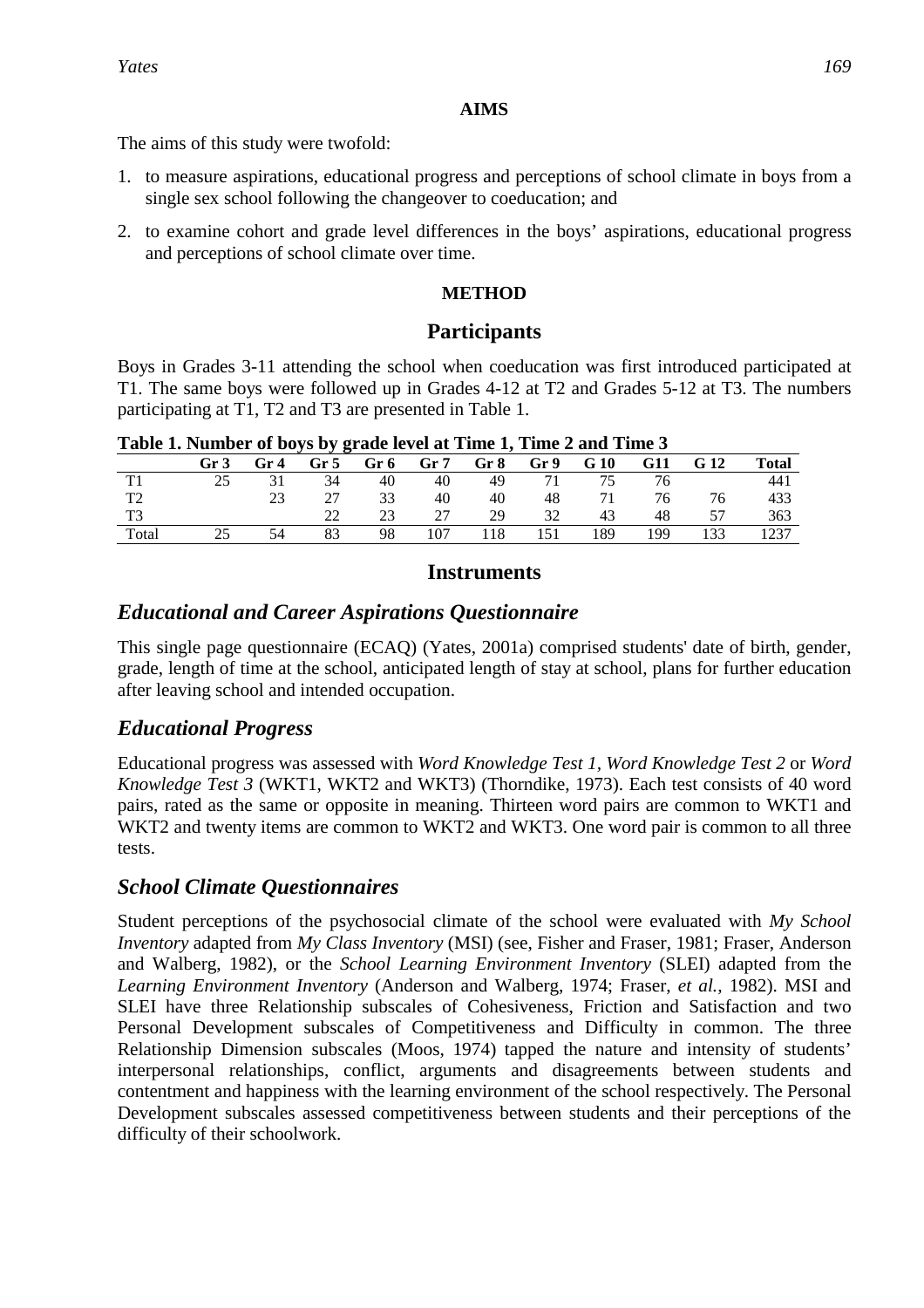### **Procedure**

The test of educational progress and the questionnaires measuring perceptions of the school climate were administered to all boys in their classrooms at the same time on the same day in October at T1, T2 and T3 as shown in Table 2. Boys in Grades 8 and 9 completed both MSI and SLEI to provide a common group for equating purposes Boys also completed the single page educational and career aspirations questionnaire.

|  |  |  | <b>Table 2. Word Knowledge Tests and School Climate Questionnaires</b> |
|--|--|--|------------------------------------------------------------------------|
|  |  |  |                                                                        |

| WKT3<br>WKT1<br>WKT2<br>Grades 3-7<br>Grades 11-12<br>Grades 8-10<br>MSI<br>SLEI<br>Grades 3-9<br>Grades 8-12 |  |  | $\sim$ while $\sim$ 11 or w same increase a coro while point of cannot $\gamma$ website increase to |  |
|---------------------------------------------------------------------------------------------------------------|--|--|-----------------------------------------------------------------------------------------------------|--|
|                                                                                                               |  |  |                                                                                                     |  |
|                                                                                                               |  |  |                                                                                                     |  |

#### **ANALYSES**

Boys' responses at T1, T2 and T3 were entered into a Statistical Package for the Social Sciences (SPSS) file (Norusis, 1993), with data matched across occasions through an ID number. Boys' plans for further education after leaving school outlined in the ECAQ were coded from 1 to 4, with 1 representing no plans and 4 representing 4 or more years of further education. Future career aspirations were coded on a 6-point scale, with 6 representing the highest level of Professional occupations.

Reliability and validity of WKT1, WKT2, WKT3, MSI and SLEI were examined with QUEST (Adams and Khoo, 1994) and all non-fitting items deleted from each instrument (Yates, 2001b). The three word knowledge tests and two learning environment questionnaires were calibrated with the Rasch scaling procedure (Rasch, 1966) to bring them to common interval scales. A single Word Knowledge (WK) scale of educational progress was formed from WKT1, WKT2 and WKT3, with the tests linked by the common items. Scoring of WK was anchored to those students who answered all items at T1. Five separate school climate subscales of Cohesiveness, Competitiveness, Difficulty, Friction and Satisfaction were formed from the designated MSI and SLEI items*,* linked by responses from the Grade 8 and 9 boys who had completed both questionnaires*.* The combined Cohesiveness subscale contained 13 items, the Competitiveness subscale 12 items, the Difficulty subscale 14 items, the Friction subscale 15 items and Satisfaction subscale 14 items. Case estimate scores were equated concurrently for WK and five school learning environment subscales for all boys from Grades 3 to 11 at T1, and Grades 3 to 12 for T2 and T3.

Relationships between anticipated length of stay at school, plans for further education, career aspirations, educational progress and perceptions of cohesiveness, competitiveness, difficulty, friction and satisfaction were analysed with HLM5 (Raudenbush, Bryk, and Congdon, 2000) which permits examination of the direct effect of various potential predictors at both level-1 and level-2 as well as modelling cross-level interaction effects. Within group comparisons were made over time at level-1, and between cohort groups and grades at level-2. Cohort groups consist of the same students clustered by their initial grade at T1, while Grade groupings are composed of students in that grade level at T1, T2 and T3.

#### **RESULTS**

Two models were developed, with boys grouped at level-2 by cohort in Model 1 and by grade level at T1, T2 and T3 in Model 2. Educational progress was designated as the outcome variable in each model. All variables were considered in each model, but only significant effects at both levels were retained. Boys' anticipated length of stay at school, and perceptions of cohesiveness, competitiveness and friction across the school are not present in either final model, as they were not significant predictors of educational progress over time.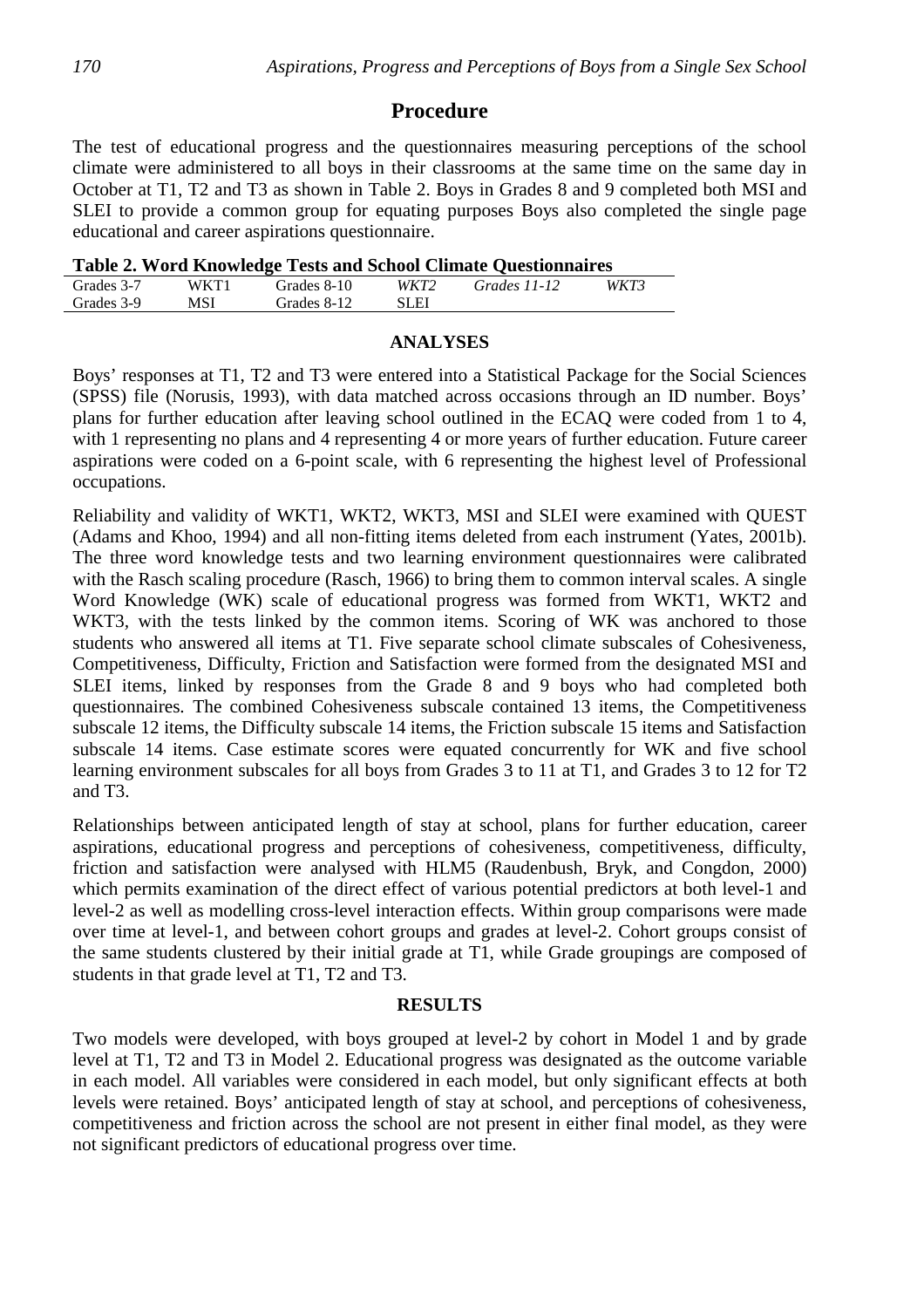Figure 1 and Figure 2 present the results of significant effects for Model 1 and Model 2 respectively. Coefficients and standard errors are presented for each significant variable, which is enclosed within an ellipse. Figures 1 and 2 show that boys' further education plans (FED) and perceptions of the difficulty of school work (DIF) have a significant effect on educational progress (WK) at the student level-1. In both models DIF is negatively related to WK indicating that on average boys who perceive schoolwork to be difficult have lower scores. DIF is also a significant level-2 variable in Model 2 where it interacts negatively with Time and WK, indicating that, on average, grades with higher perceptions of the difficulty of schoolwork have correspondingly decreasing scores over time. At level-2 in both models boys' satisfaction with school life (SAT) is directly but negatively related to their educational progress, indicating that on average, cohorts and grades expressing lower levels of satisfaction with school life make better progress.

In Figure 1 the variable Time is a significant predictor of WK at the student level-1. The positive value of the coefficient of Time to WK in Model 1 suggests that overall, there are significant increases in WK scores for boys (in all cohorts) over time. However, there is an interaction between boys' occupational aspirations (OCC) at level-2, and Time influencing WK scores. Boys are progressing over time, but the rates of their progress vary from one cohort to another, depending on the average occupational aspirations of a particular cohort. Boys in cohort groups that, on average have high occupational goals, tend to have increasing scores over time and progress at rates that are significantly above the average. By contrast, boys in cohort groups that on average have low occupational ambitions, tend to have decreasing scores over time and progress at rates that are significantly below the average.

In Figure 2 the scores of boys in Grade 7 (G7) and Grade 11 (G11) have a higher increase in WK scores over time compared with the average. In this same figure, there is a consistent pattern of higher WK scores for Grade 12 (G12) on all three occasions. However, the variable Time is not a significant predictor of WK in Model 2.



**Figure 1. Two level model of word knowledge: Model 1 (grouped by cohort)**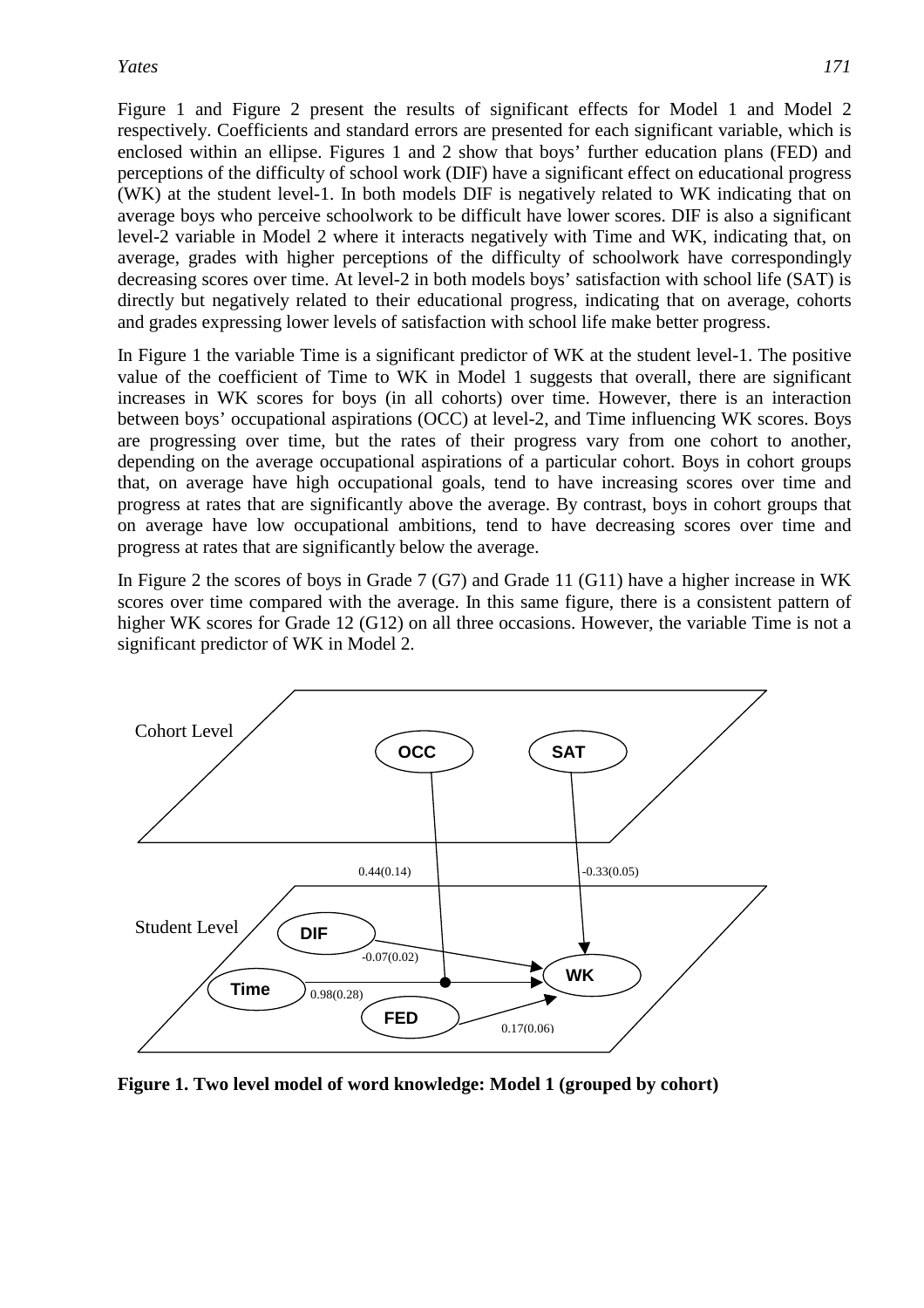

**Figure 2. Two level model of word knowledge: Model 2 (grouped by grade)** 

### **DISCUSSION**

The most striking result from Model 1 was the role played by career aspirations at the cohort level in influencing boys' educational progress over time, with rate of progress influenced by the average occupational aspiration of the cohort group. While the relationship between career aspirations and achievement has been well established in single sex secondary schools (Lee and Bryk, 1986; Foon, 1988; Cairns, 1990; Lee and Marks, 1990; Trice *et al.*, 1996), this study clearly indicated that the findings also hold for boys from a single sex school background at both primary and secondary levels, following the changeover to a coeducational context. The significant and influential role played by the cohort group over time became evident only when the inherent nested, hierarchical nature of the student data was taken into account (Rowe and Rowe, 2002; Rowe, Turner and Lane, 2002). The potential of multilevel analyses to reveal these hitherto hidden relationships has important implications for research in single sex/coeducational school learning environments in which differences at the individual, group and school levels must be taken into account (Mael, 1998; Rowe and Rowe, 2002). Future studies should examine whether these cohort effects are confined to boys or whether girls are equally affected.

Relationships between boys' further education plans, perceptions of difficulty of schoolwork and educational progress at the individual student level found in this study are not surprising. Trends towards boys' lower achievement (particularly in literacy), lower rates of engagement, poorer retention rates and lower participation rates in higher education have been evident in Australia since the 1980s (Cresswell, Rowe and Withers, 2002). However, results from earlier studies of classroom climate (Haertel, *et al.,* 1981) would suggest that cohesiveness and friction should have been significant factors and that the student satisfaction with school life should have been positively related to learning outcomes (Ainley, 1991; Epstein and McPartland, 1976; Fine, 1986). While structural equation modelling analyses of this longitudinal data do confirm the significant role played by these three variables (Yates, 2003), the HLM analyses indicate that over time, boys' perceptions of cohesiveness and friction in the coeducational environment are not influenced significantly by cohort and grade clustering effects. In the latter case, relationships between student satisfaction and achievement have been documented at the secondary school level. This study focussed on boys, grouped by cohort and grade, across primary and secondary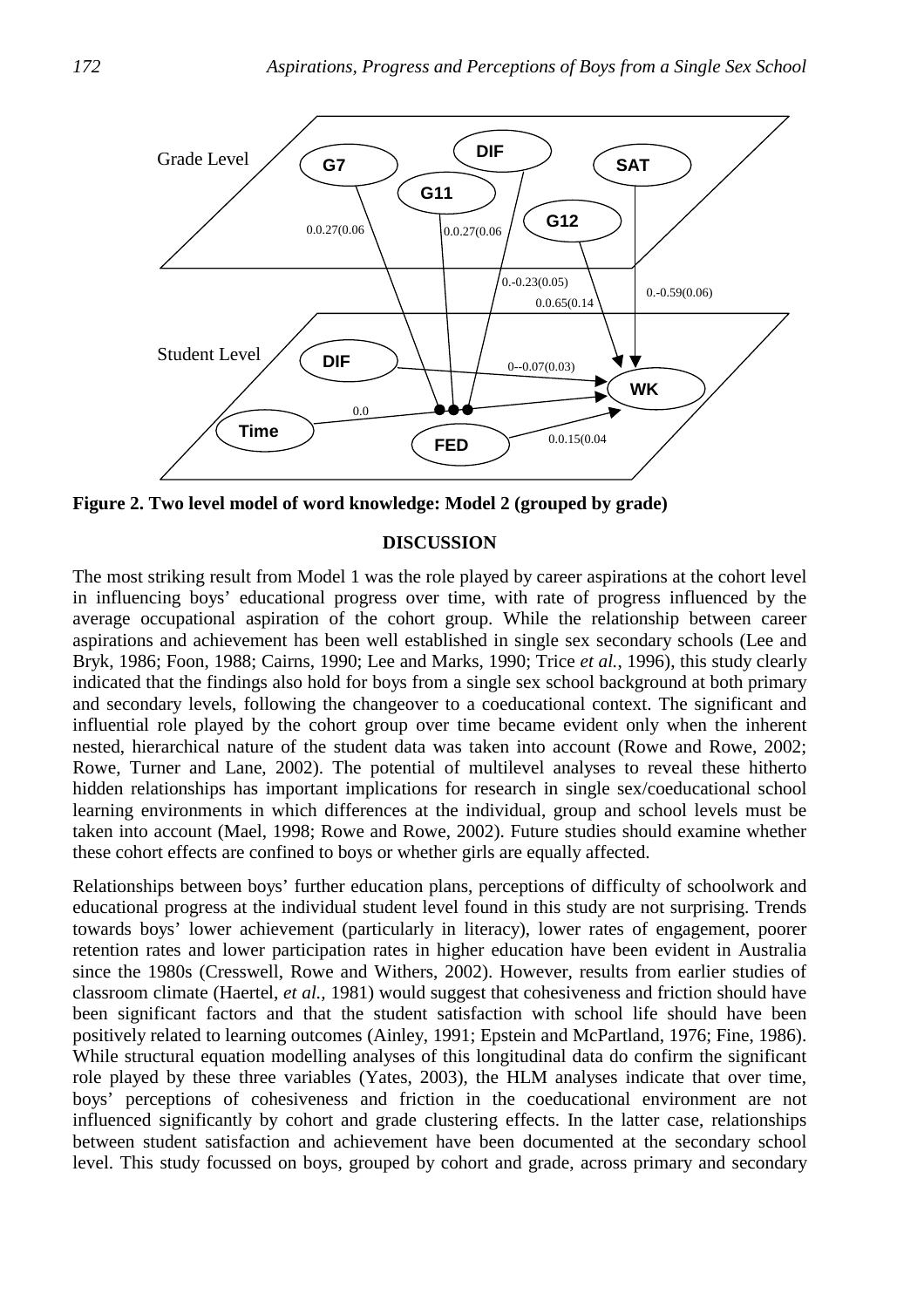levels and tapped their perceptions of the school rather than the classroom. Previous analyses of this longitudinal data have shown boys' satisfaction with school life to decrease across Grade levels and WK scores to increase (Yates, 2001b, 2002b). In general, boys in the higher grade levels are less satisfied with school than boys in the lower grades, a trend confirmed in several studies (see, Gentry, Gable and Rizza, 2002).

The question of whether it is more effective for boys to be educated in single sex schools or within coeducational environments has been raised for some considerable time (OERI, 1993; AAUW 1998; Mael, 1998). The positive relationship evident between Time and WK in Model 1 in this study would lend support to the effectiveness of coeducation. Overall, boys' WK scores increased significantly over time, not only during the immediate period of the transition from single sex education to coeducation but in the ensuing year. However, the relationship between time and WK was influenced by the occupational aspirations of the cohort group to which students were assigned at T1. The influence of these cohort groups, emanating from a single sex educational context, clearly needs further exploration. In Model 2 there is a consistent pattern of higher achievement for boys in Grades 7, 11 and 12 on all three occasions. While the higher achievement in Grade 7 is less easy to explain, boys in Grades 11 and 12 are involved in the publicly accountable South Australian Certificate of Education. The influence of such external factors also suggests avenues for further research.

This study makes a significant contribution to understanding some of the factors that influence boys' learning outcomes following a period of educational reform. Perceptions of elements of school climate were important determiners of boys' progress in the changeover from single sex to coeducation at both the student and group level, but equally, educational and career aspirations of primary and secondary boys were significant. The use of the Hierarchical Linear Modelling analytical procedure allowed for the investigation of these causal factors operating not only at the individual student level but also at the cohort and grade levels over time. Furthermore, the measures were taken across boys at both the primary and secondary school levels within the school. The longitudinal nature of the study allowed for the factors to be measured across three years following the changeover from single sex education to coeducation.

This is a single study of a single school captured during a period of institutional change, with measurement confined to boys attending an independent school. Clearly there is a need to replicate the study with a more representative sample to determine the extent to which the findings are generalisable. In addition, further research into the effects of group level factors on school learning environments is required for boys and girls in single sex and coeducational settings.

## **Acknowledgments**

- 1. Professor John Keeves for his advice and encouragement.
- 2. I Gusti Ngurah Darmawan for invaluable assistance with data analyses.
- 3. Research assistants John Harris and Dianne Harris.
- 4. The research was supported by two Australian Research Council Small Grants and a Flinders University Small Grant.

### **REFERENCES**

- Adams, R.J. and Khoo, S.K. (1994) *Quest: The interactive test analysis system.* Hawthorn, Victoria: ACER.
- Ainley, J. (1991) High school factors that influence students to remain in school. *The Journal of Educational Research, 85,* 69-80.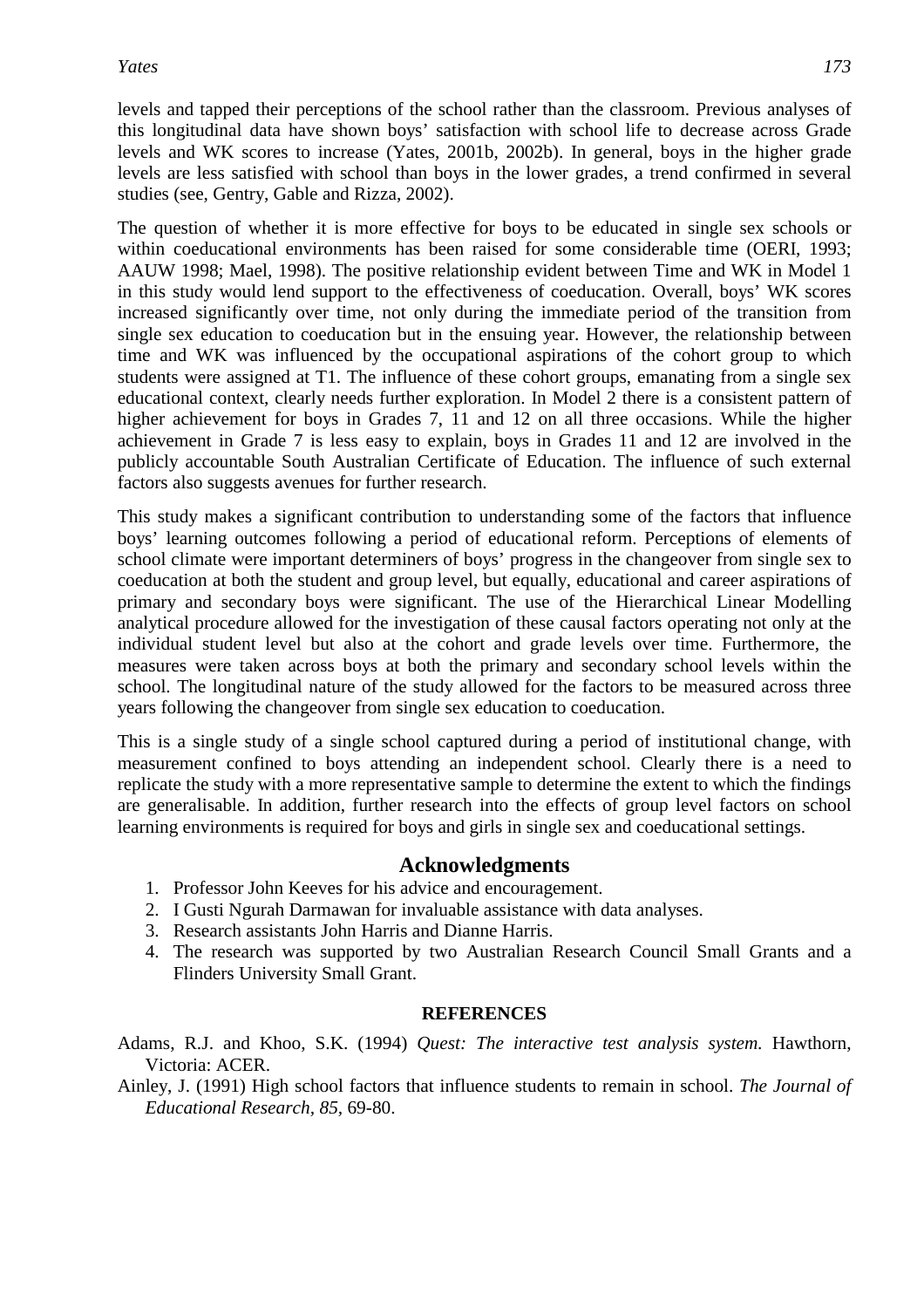- American Association of University Women (1998) *Separated by Sex: A Critical Look at Single sex Education for Girls*. Washington, DC: American Association of University Women Educational Foundation
- Anderson, G. J. and Walberg, H. J. (1974) Learning environments. In H. J. Walberg (Ed.), *Evaluating educational performance: A sourcebook of methods, instruments, and examples.*  Berkeley: McCutchan.
- Bauch, P. (1989) *Single sex schooling and women's education*. (ERIC document 3148590.
- Bone, A. (1983) *Girls and girls only schools: A review of the evidence* (report to the Equal Opportunities Commission of the United Kingdom, Vol. 1). Manchester, England: Equal Opportunities Commission
- Brutsaert, H. and Bracke, P. (1994*) Lessons form New American Schools' scale up phase.* Santa Monica, CA: Rand.
- Bryk, A. S. and Raudenbusch, S. (1988) Toward a more appropriate conceptualisation of research on school effects: A three level hierarchical linear model. *American Journal of Education, 97,* 65-108.
- Bryk, A. S. and Raudenbusch, S. (1992) *Hierarchical linear models: Applications and data analysis methods.* Newbury Park, CA: Sage.
- Cairns, E. (1990) The relationship between adolescent perceived self-confidence and attendance at single sex secondary school. *British Journal of Educational Psychology, 60*, 207-211.
- Caspi, A. (1995) Puberty and gender organization of schools: How biology and social context shape the adolescent experience. In L. J. Crockett and A. C. Crouter (Eds.), *Pathways through adolescence; Individual development in relation to social contexts.* Mahwah, NJ; Erlbaum. pp 57-74.
- Cresswell, J. Rowe, K. and Withers, G. (2002) *Boys in school and society*. Melbourne: Australian Council for Educational Research.
- Epstein J. and McPartland, J. M. (1986) The concept and measurement of the quality of school life. *American Education Research Journal 13,* 15-30.
- Fine, M. (1986) Why urban adolescents drop into and out of public high school. *Teachers College Record, 87,* 393-409.
- Finn, J. (1980) Sex differences in educational outcomes: A cross-national study. *Sex Roles, 6,* (1), 9-25.
- Foon, A (1988) The relationship between school type and adolescent self esteem, arrreibution styles and affiliation needs: implications for educational outcome. *British Journal of Educational Psychology, 58*, 44-54.
- Fraser, B. J. (1994) Research on classroom and school climate. In D, Gabel (Ed.), *Handbook of research on science teaching and learning.* (pp. 493-541) New York: Macmillan).
- Fraser, B. J. (1998) Science learning environments: Assessment, effects and determinants. In B. J. Fraser and K. G. Tobin (Eds.), *The international handbook of science education* (pp. 527- 564). Dordrecht, The Netherlands: Kluwer.
- Fraser, B. J., Anderson, G. J. and Walberg, H. J. (1982) *Assessment of learning environments: Manual for Learning Environment Inventory (LEI) and MY Class Inventory (MCI)* (third version) Perth: Western Australian Institute of Technology.
- Fraser, B. J., Welch, W. W., Hattie J. A. and Walberg, H. J. (1987) Syntheses of educational productivity research. *International Journal of Educational Research, 11*, 147-252.
- Fisher, D. L. and Fraser, B. J. (1981). Validity and use of My Class Inventory. *Science Education, 65,* 145-156.
- Gentry, M., Gable, R. K. and Rizza, M. G. (2002). Students' perceptions of classroom activities: Are there grade-level and gender differences? *Journal of Educational Psychology, 94*(3), 539- 544.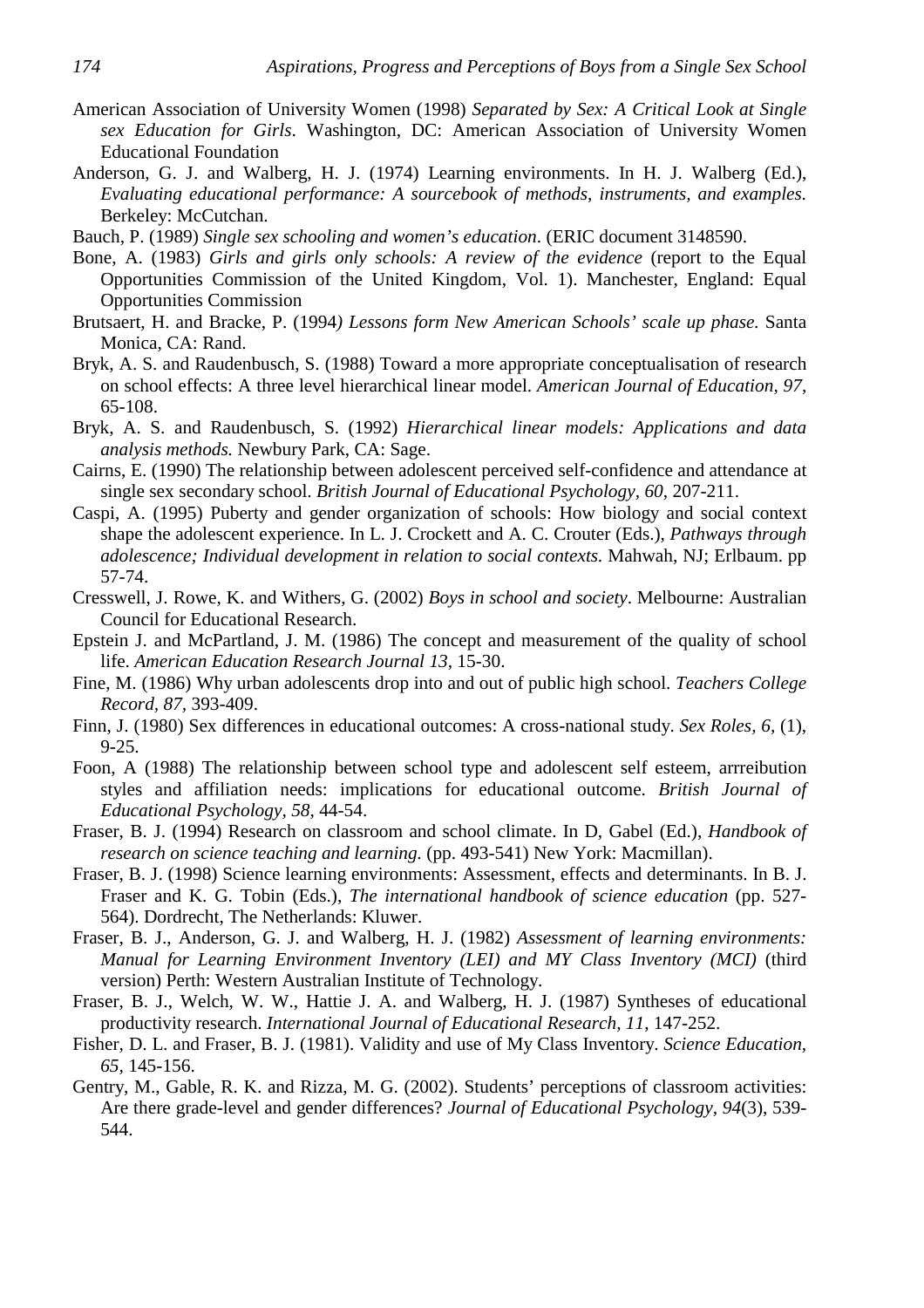- Haag, P. (2000) *K-12 Single-sex education: What does the research say?* ERIC /EECE Document EDO-PS-00-9.
- Haertel, G. D., Walberg, H. J. and Heartel, E. H. (1981) Socio-psychological environments and learning: A quantitative synthesis. *British Educational Research Journal, 7,* 27 -36.
- Harker, R. (2000) Achievement, gender and the single sex/coed debate. *British Journal of Sociology of Education. 21*, (2), 203-218.
- Harker, R. and Nash, R. (1997) *School type and the education of girls: Coed or girls only?* Paper delivered at the Annual Meeting of the American Educational Research Association, Chicago, Il.
- Hawley, R. (1993) The case for boys schools. In D. K. Hollinger and R. Adamson (Eds.), *Single sex schooling: Proponents speak*. Washington, DC: US Department of Education. pp 11-14.
- Hofman, R H., Hofman, W. H. and Guldemond, H. (2001) Social context effects on pupils' perceptions of school. *Learning and Instruction, 11,* (3), 171-194.
- Jackson, C. and Smith, I. D. (2000) Poles apart? An exploration of single-sex and mixed sex educational environments in Australia and England. *Educational Studies, 26,* (4). 4090305- 56983972188.
- Jimenez, E. and Lockheed, M. E. (1989) Enhancing girls' learning through single sex education: Evidence and a policy conundrum. *Educational Evaluation and Policy Analysis, 11,* (2), 117- 142.
- Kenway, J. and Willis, S. (1986) Feminist single-sex educational strategies: Some theoretical flaws and practical fallacies. *Discourse, 7,* 1-30.
- Lawrie, L and Brown, R. (1992) Sex stereotypes, school subject preferences and career aspirations as a function of single/mixed sex schooling and the presence/absence of an opposite sex sibling. *British Journal of Educational Psychology, 62*, 132-138.
- Lee, V. E. and Bryk, A. S. (1986) Effects of single-sex secondary schools on student achievement and attitudes, *Journal of Educational Psychology*, *78,* 381-395.
- Lee, V. E. and Marks, H. M. (1990) Sustained efforts of the single-sex secondary experience on attitudes, behaviors and sex differences. *Journal of Educational Psychology, 82*, (3), 588.
- LePore, P. C. and Warren, J. R. (1997) A comparison of single sex and coeducational Catholic secondary schooling: Evidence from the National Educational Longitudinal Study of 1988. *American Educational Research Journal, 34,* (3), 485-511.
- Mael, F. A. (1998) Single-sex and coeducational schooling: Relationships to socioemotional and academic development. *Review of Educational Research, 68,* (2), 101-129.
- Marsh, H. W. (1989) Effects of attending single-sex and coeducational high schools on achievement, attitudes, behaviours and sex differences. *Journal of Educational Psychology*, *81*, 70-85.
- Marsh, H. W. and Rowe, K. (1996) The effects of single-sex and mixed-sex mathematics classes within a coeducational school: A re-analysis. *Australian Journal of Education*, *40,* 147-162.
- Marsh, H. W., Smith I. D., Marsh, M., and Owens, L. (1988) The transition from single-sex to coeducational high schools: Effects on multiple dimensions of self-concept and on academic achievement. *American Educational Research Journal, 25,* 237-269.
- McGough, M. (1991) Romeboys. *The New Republic*, pp 13-16.
- Moos, R. H. (1974) *The social climate scales: An overview*. Palo Alto, California: Consulting Psychologists Press.
- Moore, M., Piper, V. and Scheafer, E. (1993) Single sex schooling and educational effectiveness: A research overview. In D. K. Hollinger (Ed.), *Single sex schooling: Perspectives from practice and research.* Washington, DC: US Department of Education. pp 7-68.
- Norusis, M. J. / SPSS Inc. (1993) *SPSS for windows base system user's guide release 6.0.*  Chicago, Ill: SPSS Inc.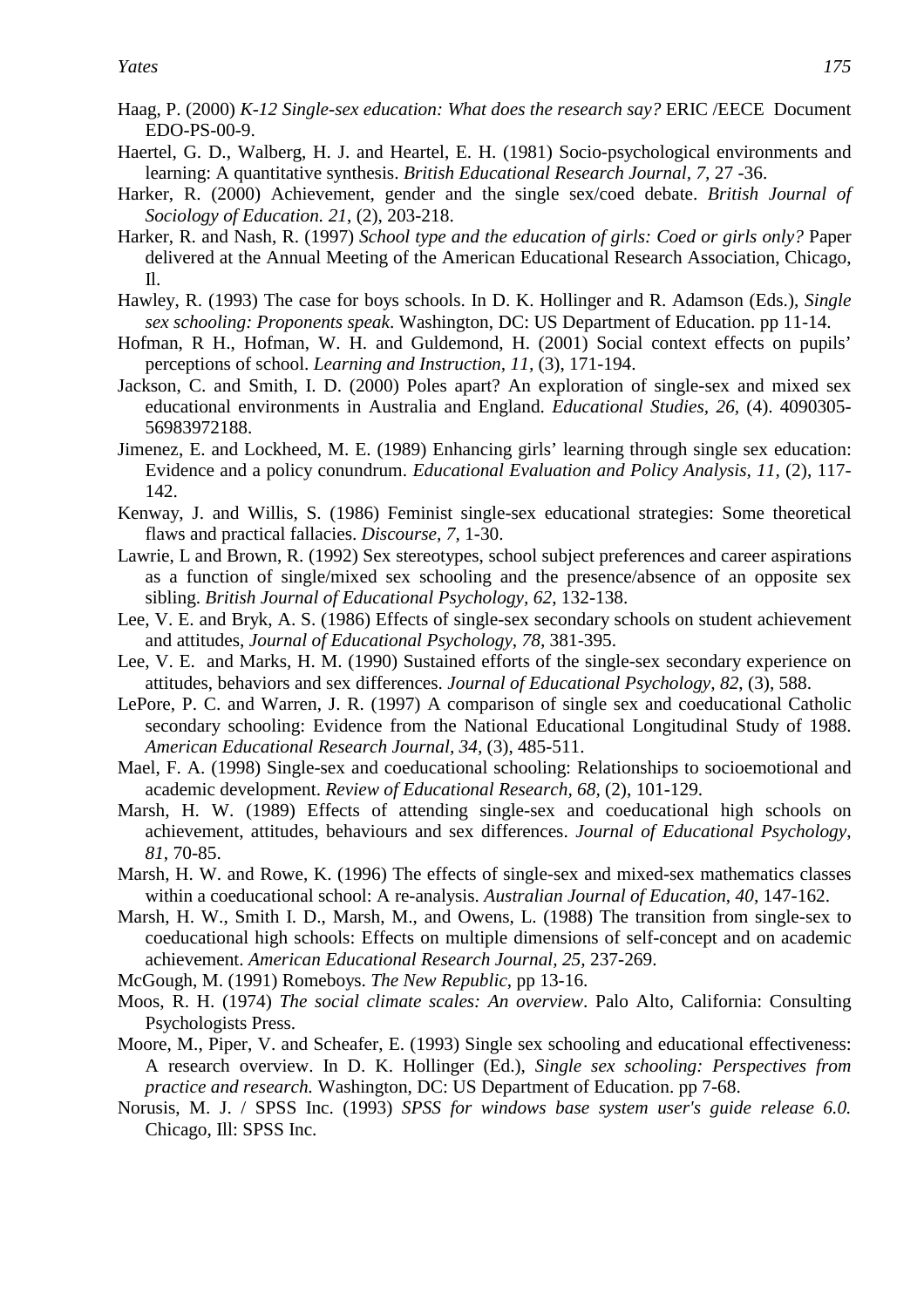- Office of Educational Research and Improvement. (1993) *Single-Sex Schooling: Perspectives from Practice and Research, 1,* 17-18.U.S. Department of Education.
- Petruzella, B. (1995*) Self-esteem for adolescent girls: a study of school influences in private school settings*. Unpublished doctoral dissertation. Ohio: Ohio State University.
- Pollard, D. S. (1999) Single Sex Education. *WEEA Digest.* Newton, MA: Education Development Centre.
- Rasch, G. (1966) An item analysis which takes individual differences into account. *British Journal of Mathematical and Statistical Psychology, 19,* 49-57.
- Raudenbush, S., Bryk, A. and Congdon, R. (2000) *HLM5 Hierarchical linear and nonlinear modelling.* Scientific Software International.
- Reisman, D. (1991) A margin of difference; the case for single sex education. In J. R. Blau (Ed.), *Social roles and social institutions*. Boulder, CO: Westview Press. pp. 241-257.
- Richardson, C. (1999) *Stability and consistency in students' VCE achievements, 1994-1998*. Paper presented at the 1999 AARE-NZARE Annual Conference of the Australian and New Zealand Associations for Research in Education, Melbourne Convention Centre, November 29 - December 2, 1999 (RIC99670).
- Riordan, C. (1993). The case for single sex schools In D. K. Hollinger and R. Adamson (Eds.), *Single sex schooling: Proponents speak*. Washington, DC: US Department of Education. pp 47-53.
- Rowe, K. J. (1988) Single-sex and mixed-sex classes: The effects of class type on student achievement, confidence and participation in mathematics. *Australian Journal of Education, 32,* 180-202.
- Rowe, K.J. (1999) VCE data project *(1994-1998): Concepts, issues, directions and specifications*. A research and evaluation project conducted for the Board of Studies, Victoria. Centre for Applied Educational Research, The University of Melbourne.
- Rowe, K.J. (2000) Celebrating coeducation? Maybe, but not necessarily for ac academic achievement! An examination of the emergent research evidence. Invited keynote address presented at the second National Conference on Co-education, Kinross Wolaroi school, Orange, New South Wales, April 16-19,
- Rowe, K. J. and Rowe, (2002) *What matters most: Evidence-based findings of key factors affecting the educational experiences and outcomes for girls and boys throughout their primary and secondary schooling.* Supplementary submission to the House of Representatives Standing Committee on Education and Training: *Inquiry Into the Education of Boys.*
- Rowe, K. J., Turner, R. and Lane, K. (2002) Performance feedback to schools of students' Year 12 assessments: *The VCE Data Project*. In A. J. Visscher and R Coe (Eds.), *School improvement through performance feedback*. (pp163-190). Lisse: the nNetherlamnds: Swetz and Zeitlinger.
- Smith, I. D. (1996) *The impact of coeducational schooling on student self-concept and achievement.* Paper presented at the biennial meeting of the International Society for the Study of Behavioural Development, Quebec. ED 400 090.
- Spielhofer, T., O'Donnell, L., Benton, T., Schagen, S. and Schagen, I. (2002) *The impact of school size and single sex education on performance* (LGA Research Report 33). Slough: NFER.
- Steinbeck, M.and Gwizdala, J. (1995) Gender differences in mathematics attitudes of secondary school students. *School Science and Mathematics. 95,* (1), 36-42.
- Streitmatter, J. L. (1999) *For girls only: Making the case for single sex schooling*. Albany: SUNY Press.
- Thorndike, R. L. (1973) *Reading comprehension in fifteen countries.* New York, Wiley: and Stockholm: Almqvist and Wiksell.